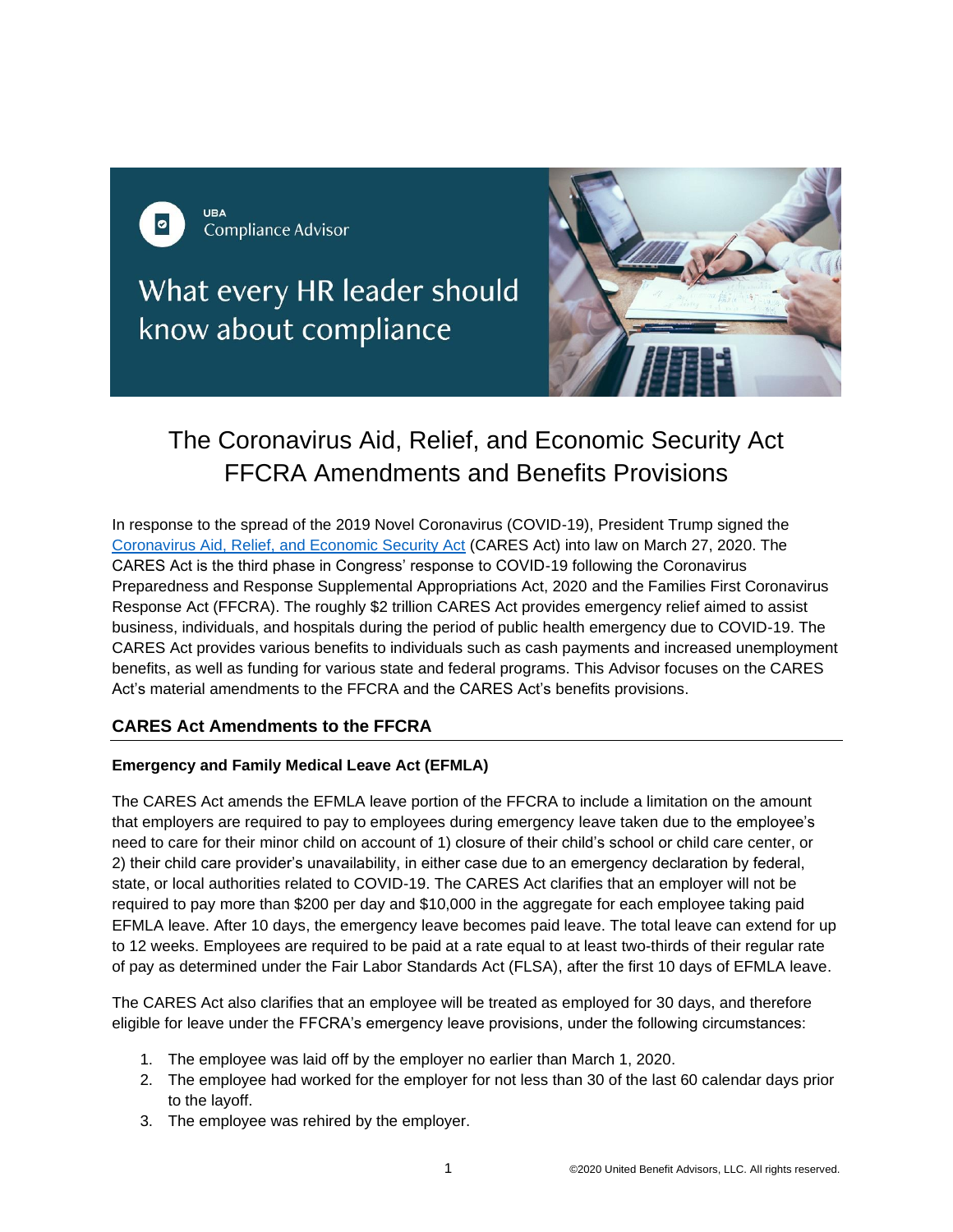

## **Emergency Paid Sick Leave Act (EPSLA)**

The CARES Act also amended the EPSLA leave portion of the FFCRA, which entitles full-time and parttime employees to 80 hours of paid sick leave , in order to limit the amount that an employer is required to pay. The limitation is \$511 per day and no more than \$5,110 in the aggregate, when the EPSLA is for one of the following reasons:

- The employee is subject to a federal, state, or local quarantine or isolation order related to COVID-19.
- The employee has been advised by a health care provider to self-quarantine due to concerns related to COVID-19.
- The employee is experiencing symptoms of COVID-19 and seeking a medical diagnosis.

The CARES Act amended the EPSLA to limit the amount that an employer is required to pay to an employee on leave for one of the following reasons to \$200 per day and no more than \$2,000 in the aggregate:

- The employee is caring for an individual who is subject to a federal, state, or local quarantine or isolation order related to COVID-19.
- The employee has been advised by a health care provider to self-quarantine due to concerns related to COVID-19.
- The employee is experiencing any other substantially similar condition specified by the Secretary of Health and Human Services in consultation with the Secretary of the Treasury and the Secretary of Labor.

#### **Employer Tax Credits for Compensation and Benefits**

The CARES Act amends the FFCRA by providing that the tax credits for compensation paid and health benefits maintained by the employer during leave periods under the FFCRA may be advanced according to forms and instructions provided by the IRS. We intend to provide additional information regarding the employer tax credits in a subsequent Advisor.

## **DOL Temporary Non-Enforcement of FFCRA Violations**

In the Department of Labor (DOL) Field Bulletin No. 2020-1, issued on March 24, 2020, the DOL stated that it will not bring enforcement actions against any public or private employer for violations of the FFCRA occurring within 30 days of the Act's enactment, which is March 18, 2020, through April 17, 2020. For purposes of non-enforcement of violations, the employer must be acting "reasonably" and "in good faith" when the violations occurred and the following facts must be present:

- The employer remedies any violations, including by making all employees whole as soon as possible.
- The violations are not willful (the employer either knew or showed reckless disregard for the matter of whether the employer's conduct was prohibited).
- The DOL receives a written commitment form the employer to comply with the FFCRA in the future.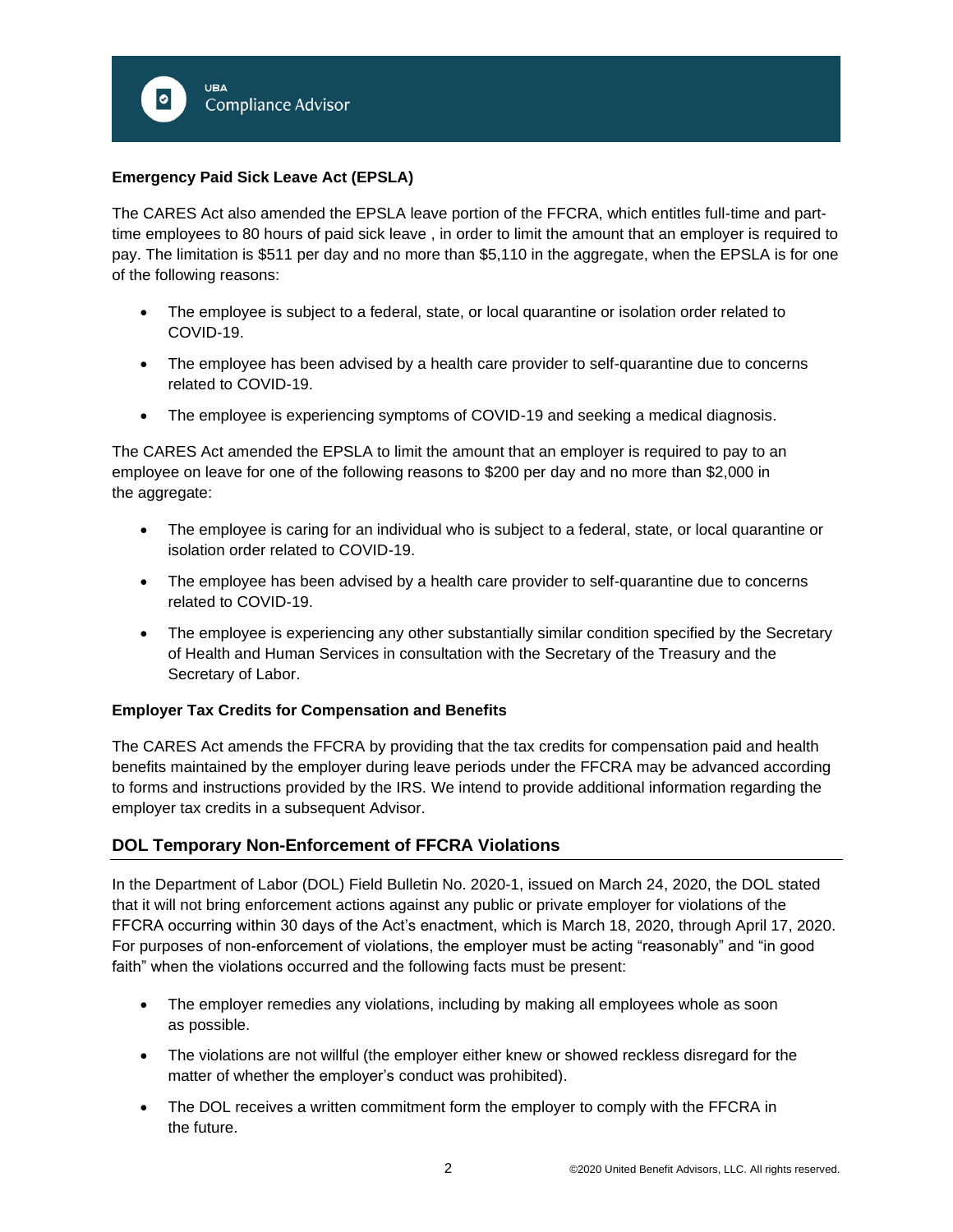

In addition to the DOL's temporary non-enforcement policy for FFCRA violations, the agency has been empowered to delay certain reporting and disclosure deadlines under the Employee Retirement Income Security Act of 1974.

## **Health Plan Mandatory No-Cost COVID-19 Testing and Treatment**

The CARES Act amends the FFCRA to provide that an individual health plan policy offered by an insurer or group health plans (including insured, self-insured, and grandfathered plans) must provide coverage and not impose any cost sharing (including deductibles, copayments, and coinsurance), prior authorization, or medical management requirements for the following services during the public health emergency due to COVID-19:

- An in vitro diagnostic product for the detection of SARS–CoV–2 or the diagnosis of the virus that causes COVID–19, and the administration of such an in vitro diagnostic product, that 1) has been approved, cleared, or authorized under the Federal Food, Drug, and Cosmetic Act (FDA); 2) is a clinical laboratory service performed in a laboratory certified to conduct high-complexity testing and the developer has requested, or intends to request, emergency use authorization under the FDA; 3) is developed in a state that has notified HHS of its intention to review tests intended to diagnose COVID-19; or 4) is another test that HHS determines to be appropriate.
- Items and services furnished to an individual during health care provider visits that result in an order for or administration of an in vitro diagnostic product described above, but only to the extent that those items and services relate to furnishing or administering the in vitro diagnostic products or to determine the need of the individual for such product.

A health plan or issuer covering the items and services listed above must reimburse the provider of the diagnostic testing at the negotiated rate for the service. If the health plan or issuer does not have a negotiated rate with the provider, the reimbursement rate will be the cash price for the service as listed by the provider on a public internet website, or a lower negotiated rate. During the public health emergency, the FFCRA requires each provider of a diagnostic test for COVID-19 to publish the cash price for the test on a public internet website of the provider.

The following services are considered preventive care under health care reform (that is, must be covered without imposing any cost sharing such as deductibles, copays, coinsurance by non-grandfathered group health plans):

- An item, service, or immunization that is intended to prevent or mitigate the coronavirus disease and is an evidence-based item or service that has a rating of "A" or "B" in the current recommendations of the United States Preventive Services Task Force.
- An immunization that is intended to prevent or mitigate the coronavirus disease that has a recommendation from the Advisory Committee on Immunization Practices of the Centers for Disease Control and Prevention with respect to the individual involved.

These services must be covered as preventive care 15 business days after the date on which a recommendation is made relating to the service as noted above.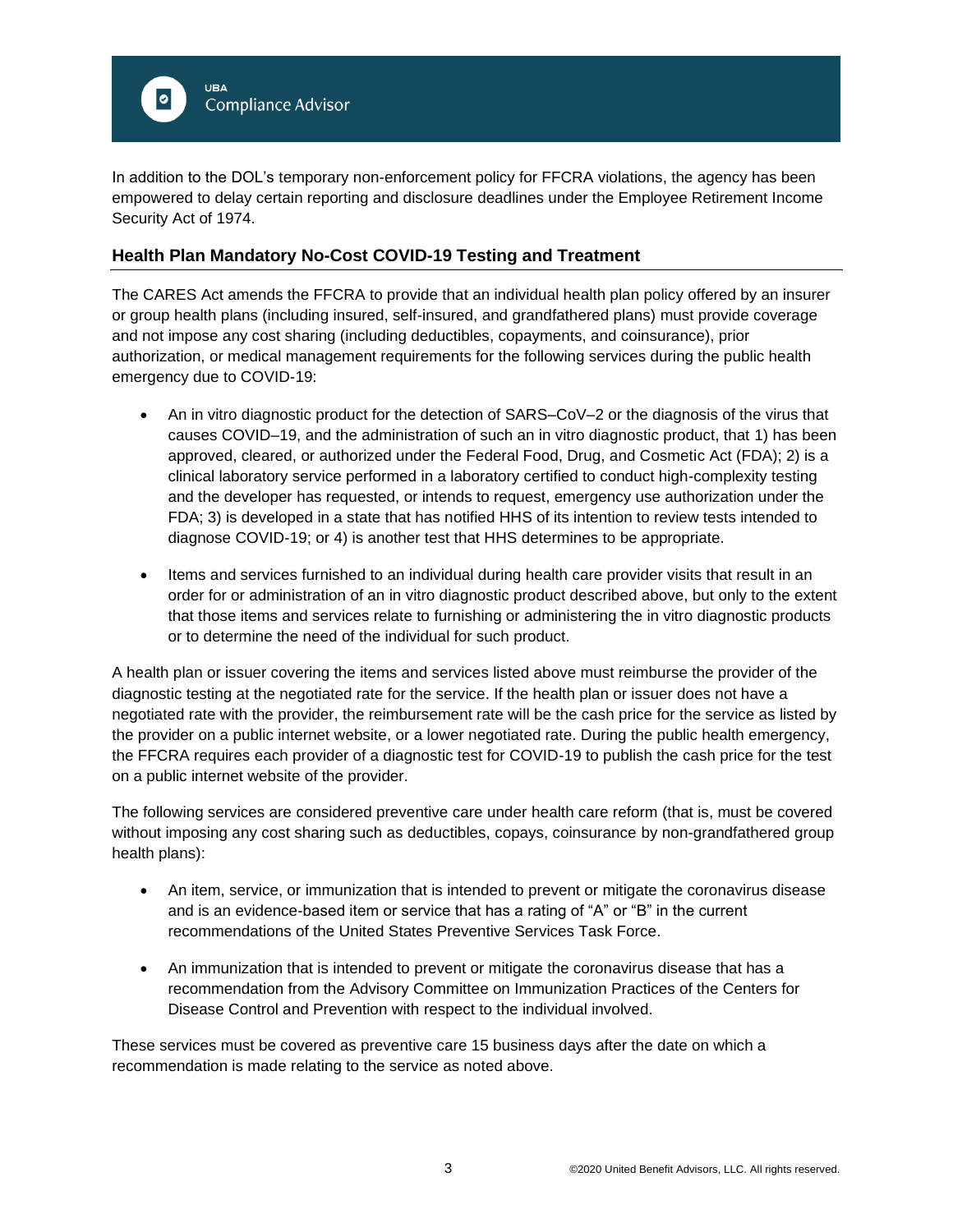## **Account-Based Health Plans**

Under the CARES Act, a plan will not fail to be a high deductible health plan if the plan does not require the minimum deductible to be met before covering telehealth and other remote care services for plans beginning on or before December 31, 2021. Telehealth and other remote care will not prevent an individual from being health savings account (HSA) eligible for plan years beginning on or before December 31, 2021. These provisions will be effective on March 27, 2020.

The CARES Act eliminates the requirement that over-the-counter medicines and drugs must be prescribed in order to be considered a qualified medical expense for HSAs, health flexible spending arrangements (FSAs), health reimbursement arrangements (HRAs), and Archer medical savings accounts (MSAs). The CARES Act also categorizes female sanitary products as qualified medical expenses for HSAs, health FSAs, HRAs, and Archer MSAs. These provisions will apply to expenses incurred and amounts paid after December 31, 2019.

The CARES Act does not provide an exception to the cafeteria plan rules to allow mid-year election changes outside of qualified life events.

# **Confidentiality of Medical Records Relating to Substance Use Disorder**

The CARES Act amends the section of the Public Health Services Act (PHSA) addressing confidentiality of records relating to substance use disorder. The CARES Act provides that, once prior written authorization is obtained from the individual, the contents of records relating to the individual's substance use disorder may be used or disclosed by a covered entity, business associate, or program for purposes of treatment, payment, and health care operations as permitted under the Health Insurance Portability and Accountability Act (HIPAA) regulations. Prior written consent may be given once for all future uses or disclosures for purposes of treatment, payment, and health care operations until the individual revokes the consent. The Health Information Technology and Clinical Health Act (HITECH Act) will apply to these uses and disclosures.

The CARES Act also adds a "public health authority" as an entity that may receive records relating to an individual's substance use disorder, without the individual's consent, provided the records have been deidentified under HIPAA. Entities maintaining records related to substance use disorder will be required to provide a notice of privacy practices under HIPAA. The above provisions regarding the confidentiality of records relating to substance use disorder will take effect March 27, 2021.

No later than 180 days after March 27, 2020, the Department of Health and Human Services (HHS) will issue guidance on sharing protected health information under HIPAA during the public health emergency due to COVID-19.

## **Retirement Plans**

In addition to the new guidance related to health plans, the CARES Act relaxes several of the rules applicable to retirement plans.

## **10% Early Withdrawal Penalty Waived for COVID-19 Retirement Plan Distributions**

Individuals may take an early distribution of up to \$100,000 from their retirement plans and individual retirement accounts (IRAs) related to COVID-19 without being subject to the 10% early withdrawal